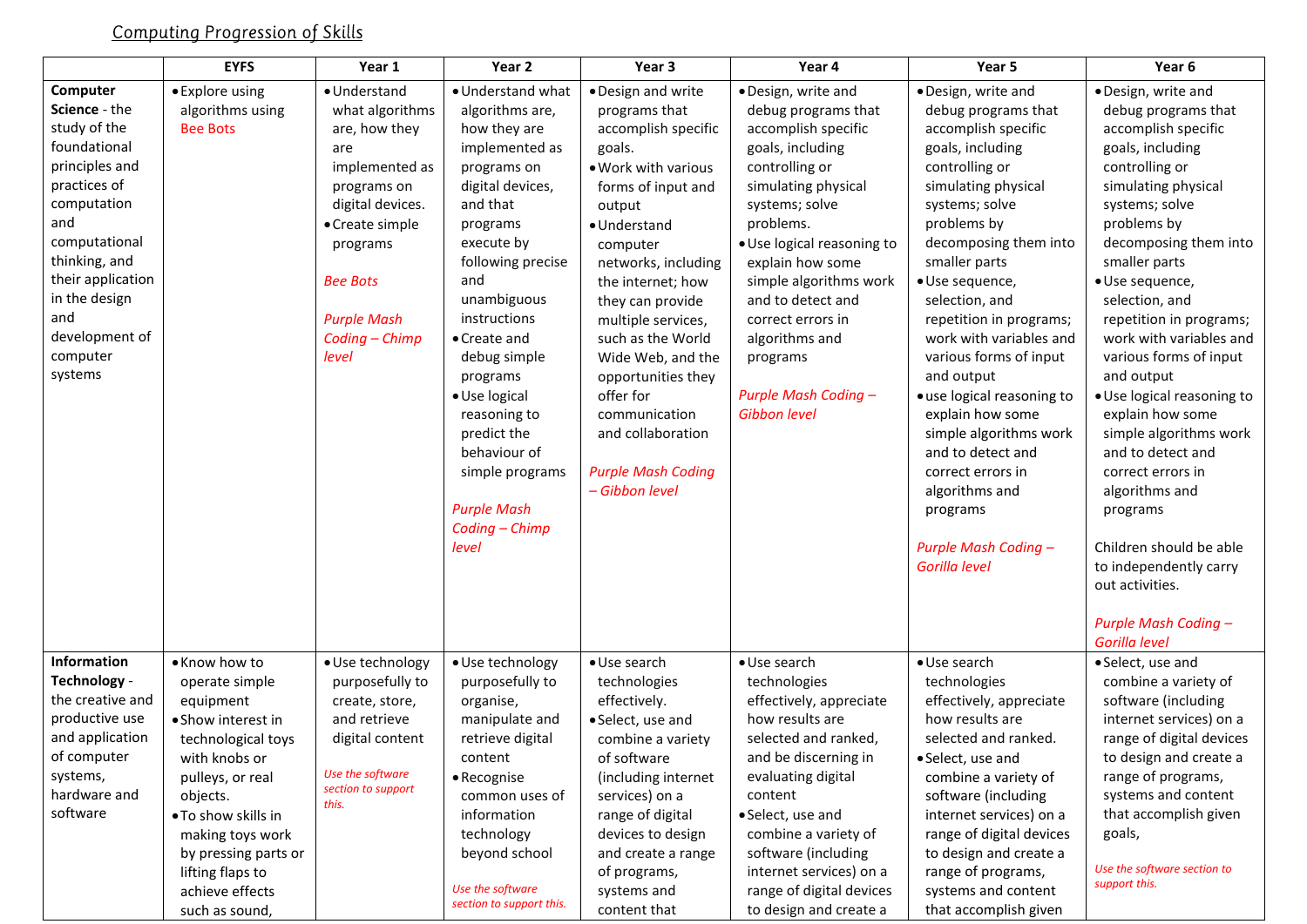| movements or new       | accomplish given         | range of programs,          | goals, including,           |  |
|------------------------|--------------------------|-----------------------------|-----------------------------|--|
| images.                | goals, and present       | systems and content         | analysing and               |  |
| • Know that            | information.             | that accomplish given       | evaluating data and         |  |
| information can be     |                          | goals, including            | information.                |  |
| retrieved from         | Use the software section | collecting, and             |                             |  |
| computers.             | to support this.         | presenting data and         | Use the software section to |  |
|                        |                          | information                 | support this.               |  |
| • Complete a simple    |                          |                             |                             |  |
| program on a           |                          | Use the software section to |                             |  |
| computer.              |                          | support this.               |                             |  |
| • To interact with age |                          |                             |                             |  |
| appropriate            |                          |                             |                             |  |
| computer software.     |                          |                             |                             |  |
|                        |                          |                             |                             |  |
| • Recognise that a     |                          |                             |                             |  |
| range of technology    |                          |                             |                             |  |
| is used in places      |                          |                             |                             |  |
| such as homes and      |                          |                             |                             |  |
| schools.               |                          |                             |                             |  |
| • Select and use       |                          |                             |                             |  |
| technology for         |                          |                             |                             |  |
| particular purposes.   |                          |                             |                             |  |
|                        |                          |                             |                             |  |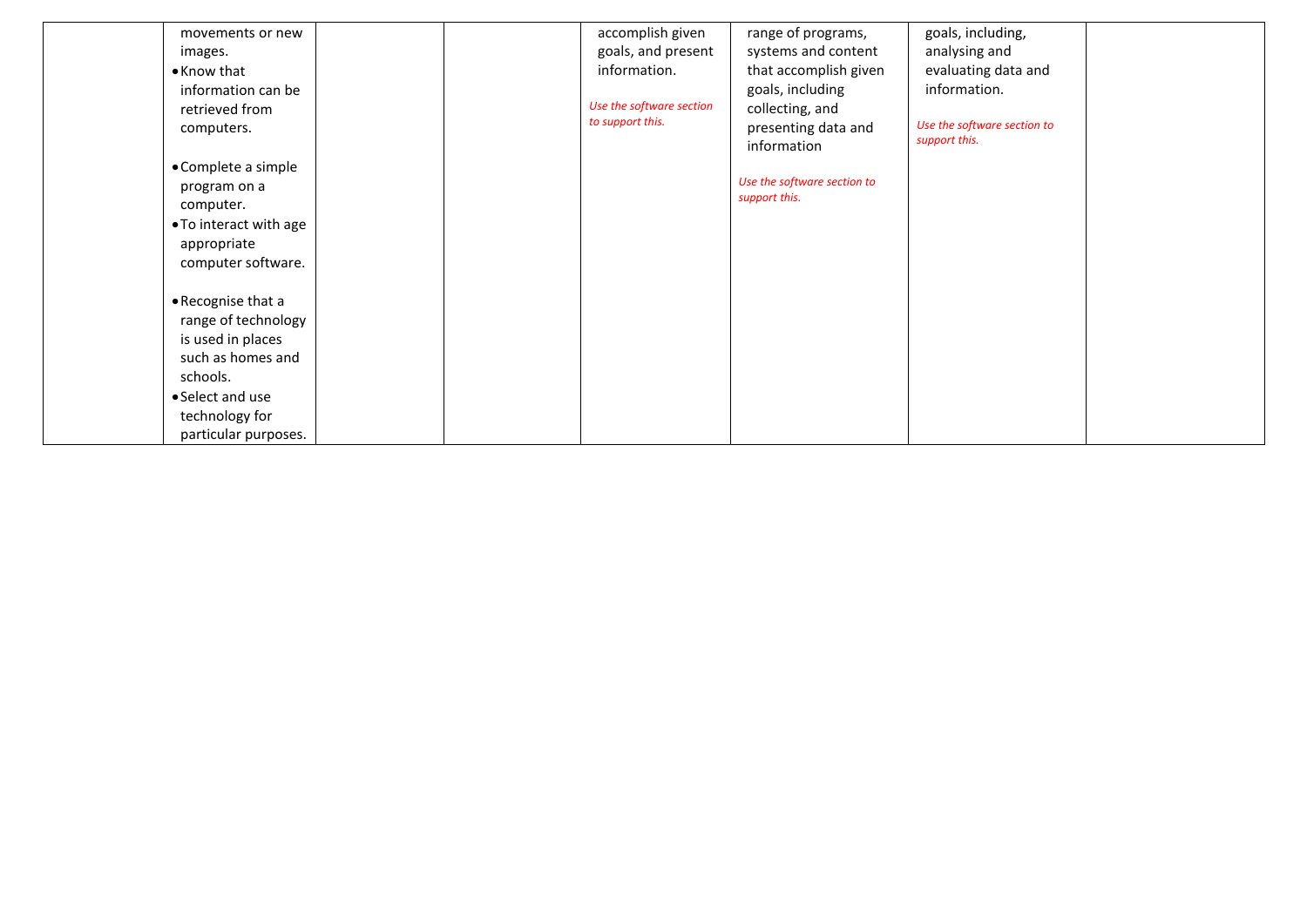| <b>Digital Literacy</b> | · Use technology  | · Use technology   | · Use technology     | · Use technology safely,  | · Use technology safely,  | · Use technology safely,  |
|-------------------------|-------------------|--------------------|----------------------|---------------------------|---------------------------|---------------------------|
| - the ability of        | safely and        | safely and         | safely, respectfully | respectfully and          | respectfully and          | respectfully and          |
| learners to use,        | respectfully,     | respectfully,      | and responsibly;     | responsibly; recognise    | responsibly; recognise    | responsibly; recognise    |
| express                 | keeping           | keeping personal   | identify a range of  | acceptable/               | acceptable/               | acceptable/               |
| themselves and          | personal          | information        | ways to report       | unacceptable              | unacceptable              | unacceptable              |
| develop their           | information       | private; identify  | concerns about       | behaviour.                | behaviour; identify a     | behaviour; identify a     |
| ideas through           | private; identify | where to go for    | content and          | • E Safety: use of social | range of ways to report   | range of ways to report   |
| information and         | where to go for   | help and support   | contact              | media - Facebook,         | concerns about content    | concerns about content    |
| communication           | help              | when they have     | $\bullet$ Email/     | Twitter etc. keeping      | and contact               | and contact               |
| technology with         | • Using a website | concerns about     | communication        | children safe (personal   | • E Safety: use of social | • E Safety: use of social |
| regard to               | $- E$ safety.     | content or         | (blogs) – E Safety   | information/photos,       | media - Facebook,         | media - Facebook,         |
| safeguarding            |                   | contact on the     | · Web searches at    | others information,       | Twitter etc. keeping      | Twitter etc. keeping      |
| and online              |                   | internet or other  | home may be          | trusted people etc.)      | children safe (personal   | children safe (personal   |
| etiquette.              |                   | online             | different to school  |                           | information/photos,       | information/photos,       |
|                         |                   | technologies       | - restriction.       |                           | others information,       | others information,       |
|                         |                   | • Navigate the web |                      |                           | trusted people etc.)      | trusted people etc.)      |
|                         |                   | and complete       |                      |                           | . Web searches at home    |                           |
|                         |                   | simple searches -  |                      |                           | may be different to       |                           |
|                         |                   | E safety           |                      |                           | school - restriction.     |                           |
|                         |                   | · Web searches at  |                      |                           |                           |                           |
|                         |                   | home may be        |                      |                           |                           |                           |
|                         |                   | different to       |                      |                           |                           |                           |
|                         |                   | $school -$         |                      |                           |                           |                           |
|                         |                   | restriction.       |                      |                           |                           |                           |
|                         |                   | • Email (purple    |                      |                           |                           |                           |
|                         |                   | mash) (keeping     |                      |                           |                           |                           |
|                         |                   | information        |                      |                           |                           |                           |
|                         |                   | private, safe      |                      |                           |                           |                           |
|                         |                   | people to          |                      |                           |                           |                           |
|                         |                   | email/open email   |                      |                           |                           |                           |
|                         |                   | from) E safety.    |                      |                           |                           |                           |
|                         |                   |                    |                      |                           |                           |                           |

]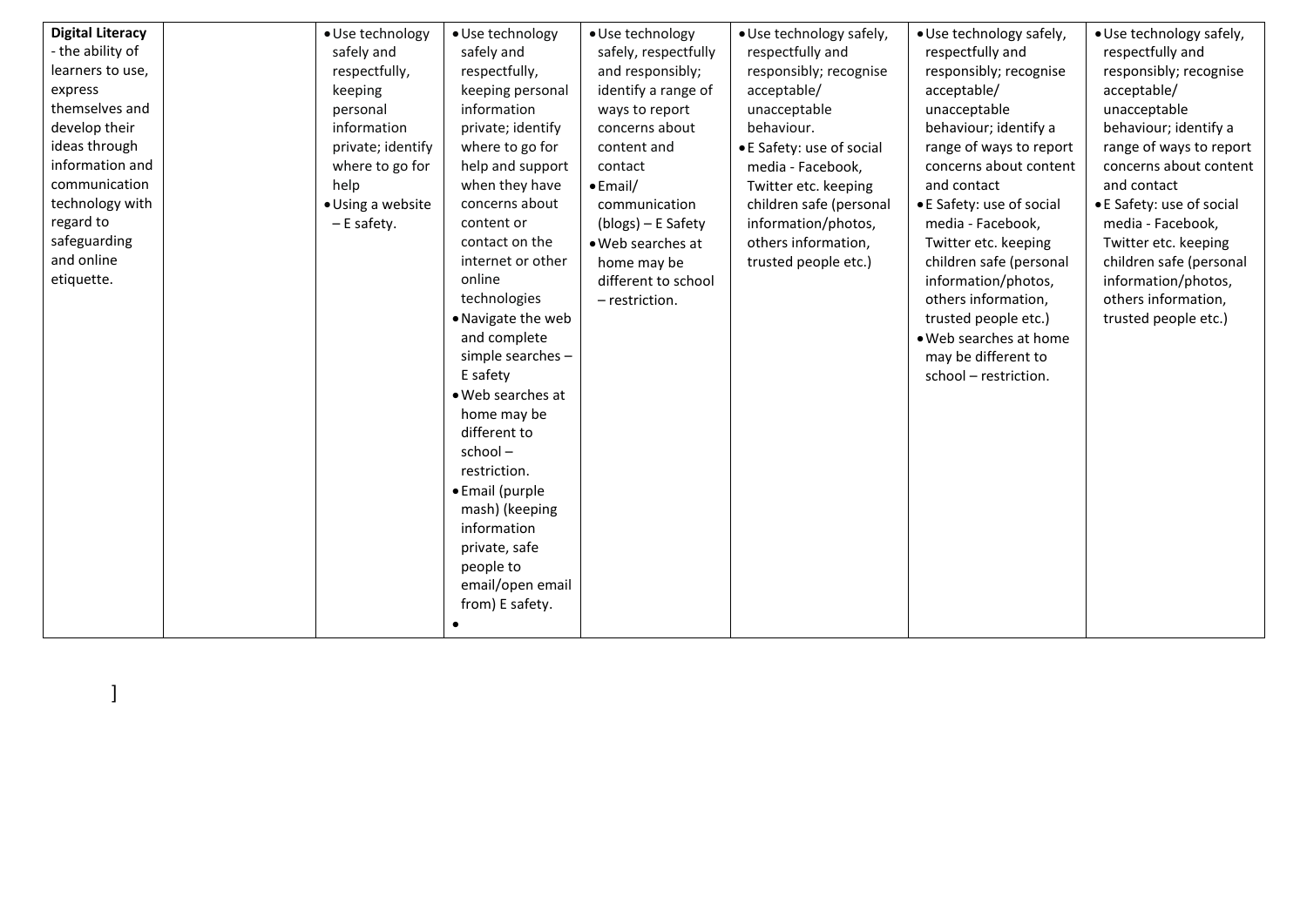There is an expectation that children are to learn how operate laptops and tables and to use a variety of software on the computers to help better prepare them for the future. You may find you already use some of these through other subjects. Computing is not only about coding.

| <b>General skills</b><br>and hardware<br>knowledge     | . Open and close<br>programs.                                            | · Turning<br>computers<br>on/shutting<br>down<br>. How to log on<br>and using<br>passwords<br>· Double clicking<br>to open<br>programmes<br>• Closing<br>programs by<br>the cross | · Saving<br>documents into<br>child share                                                                                                            | · Opening<br>documents from<br>child share<br>independently                                                                    | • Apply previous skills<br>regularly.                                                                                                                                   | • Difference between<br>hardware and software<br>(focus on hardware)                                                                                                    | • Difference between<br>hardware and software<br>(ready for work in year<br>7)                                                                                |
|--------------------------------------------------------|--------------------------------------------------------------------------|-----------------------------------------------------------------------------------------------------------------------------------------------------------------------------------|------------------------------------------------------------------------------------------------------------------------------------------------------|--------------------------------------------------------------------------------------------------------------------------------|-------------------------------------------------------------------------------------------------------------------------------------------------------------------------|-------------------------------------------------------------------------------------------------------------------------------------------------------------------------|---------------------------------------------------------------------------------------------------------------------------------------------------------------|
| <b>Digital images</b><br>(photos, paint,<br>animation) | • Creating pictures in<br>paint changing<br>colours<br>• Take own photos | • Use a range of<br>simple tools in a<br>paint package<br>· Save picture<br>• Taking own<br>photos - look at<br>pictures                                                          | • Use a range of<br>tools in a paint<br>package / image<br>manipulation<br>software to<br>create / modify a<br>picture to<br>communicate an<br>idea. | · Manipulate digital<br>images using a<br>range of tools in<br>appropriate<br>software to convey<br>a specific mood or<br>idea | • Make a short film /<br>animation from images<br>(still and / or moving)<br>that they have sourced,<br>captured or created<br>(There are activities on<br>purple mash) | • Make a short film /<br>animation from images<br>(still and / or moving)<br>that they have sourced,<br>captured or created<br>(There are activities on<br>purple mash) | · Use images that they<br>have sourced /<br>captured / manipulated<br>as part of a bigger<br>project (e.g.<br>presentation                                    |
| Word<br>Processing                                     |                                                                          | ·Open own word<br>document-<br>knowing where<br>to find it.<br>Type Names-<br>changing font,<br>colour, size                                                                      | • Key board skills<br>(knowing the<br>location of<br>different keys.<br>Typing - capital<br>letters,<br>punctuation,<br>enter, space bar<br>etc.     | · Using other<br>features on the<br>home tab.                                                                                  | · More extended typing<br>(e.g. published piece)                                                                                                                        | • Extended typing<br>(published piece) to<br>revisit skills taught and<br>introduce others if<br>needed (e.g. pictures,<br>tables etc.), spell check,                   | • Extended typing<br>(published piece) to<br>revisit skills taught and<br>introduce others if<br>needed (e.g. pictures,<br>tables etc.), add page<br>numbers, |
| Publisher                                              |                                                                          |                                                                                                                                                                                   | · Inserting pictures<br>and making<br>changes to it<br>(e.g. size,<br>borders)                                                                       | • Navigating the<br>page (e.g. size of<br>page)<br>· Inserting text<br>boxes to type                                           | · Inserting Word Art and<br>shapes. Making<br>changes to them (e.g.<br>colour, size,<br>orientation, borders<br>etc.)                                                   | • Adding text to shapes                                                                                                                                                 | · Apply all previous skills<br>to make a document.                                                                                                            |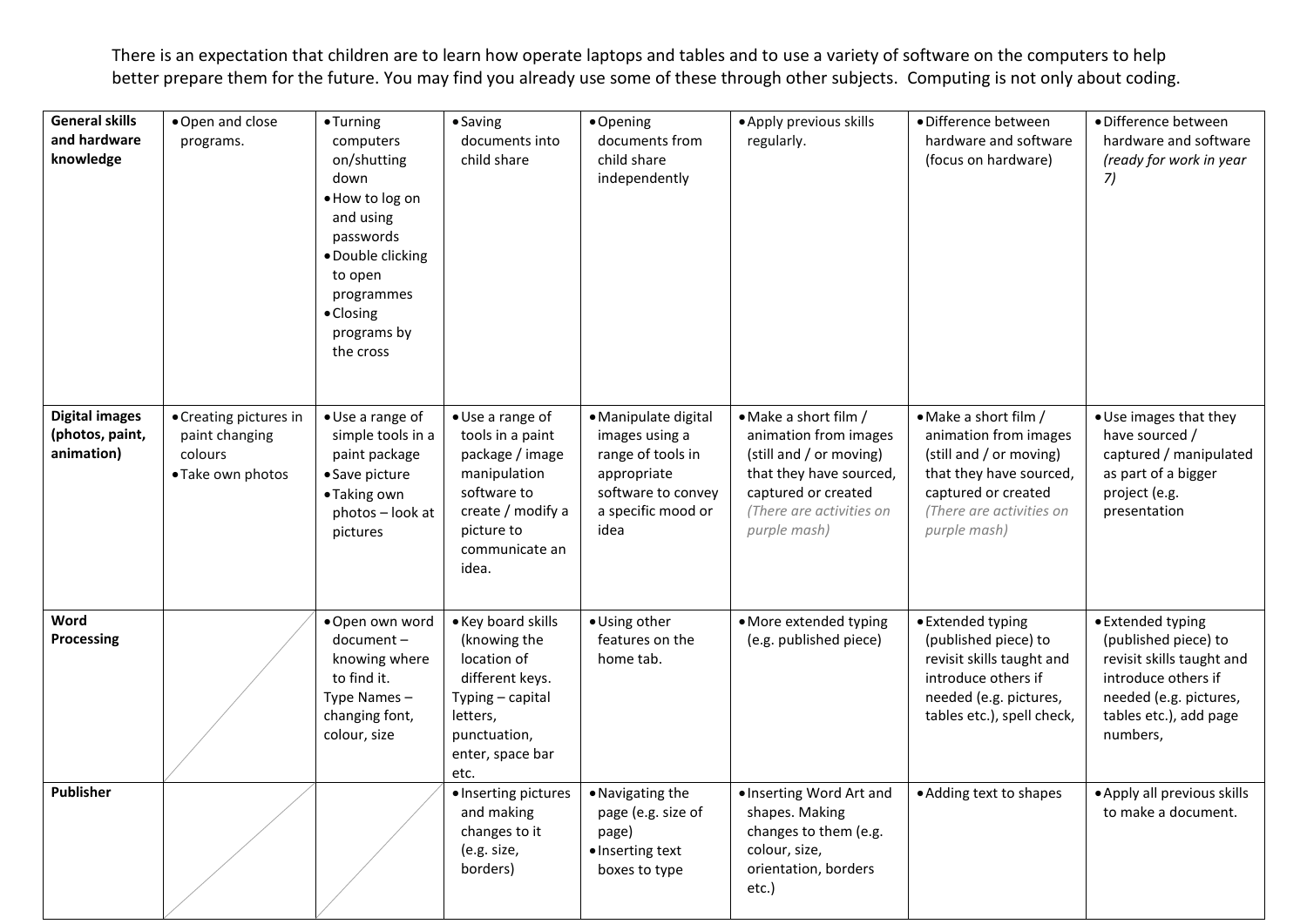| <b>Excel</b>       |  |                                                                           |                                                                 | • Inputting data and<br>presentation of it in<br>tables | • Using data to make<br>graphs and charts  | • Apply skills already<br>taught |
|--------------------|--|---------------------------------------------------------------------------|-----------------------------------------------------------------|---------------------------------------------------------|--------------------------------------------|----------------------------------|
| <b>Power Point</b> |  | • Inserting pictures<br>and adding new<br>slide. Typing in<br>text boxes. | • Formatting<br>text/pictures<br>• Adding slide<br>transitions. | • Page design/formatting<br>background                  | • Using animations<br>• Adding hyper links | • Apply skills already<br>taught |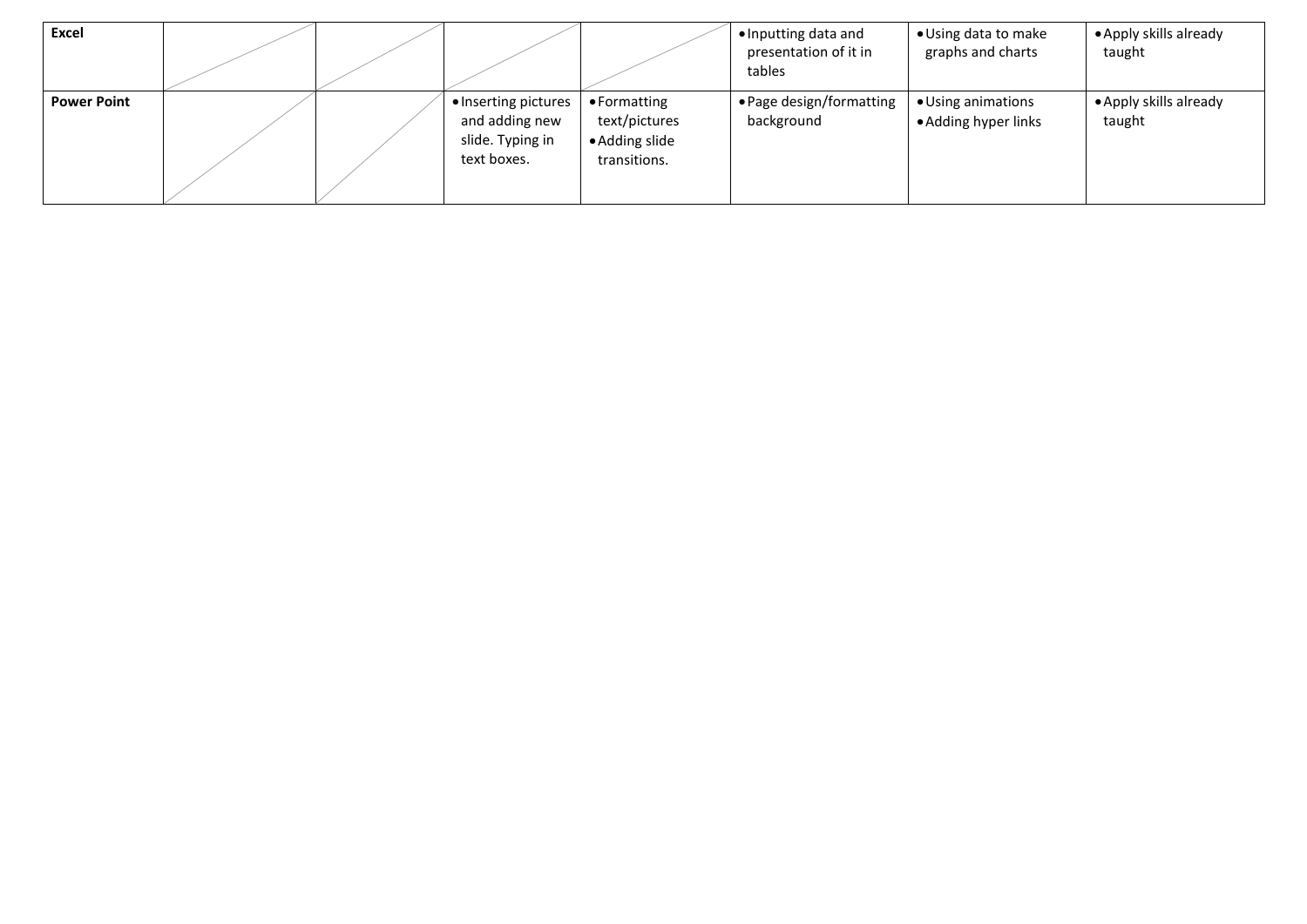|                                                  | <b>EYFS</b>                                                                                        | Year 1                                                                                                                                                                                                                                                                                      | Year 2                                                                                         | Year 3                                                                                                | Year 4                                                                                                                                                           | Year 5                                                                                                                                  | Year 6                                                                                                                                                                                                                                                                                                                                                                            |
|--------------------------------------------------|----------------------------------------------------------------------------------------------------|---------------------------------------------------------------------------------------------------------------------------------------------------------------------------------------------------------------------------------------------------------------------------------------------|------------------------------------------------------------------------------------------------|-------------------------------------------------------------------------------------------------------|------------------------------------------------------------------------------------------------------------------------------------------------------------------|-----------------------------------------------------------------------------------------------------------------------------------------|-----------------------------------------------------------------------------------------------------------------------------------------------------------------------------------------------------------------------------------------------------------------------------------------------------------------------------------------------------------------------------------|
| General                                          | Computer, screen,<br>tab, double, press,<br>tap, on, off, open,<br>close, sound,<br>volume, arrow, | Laptop, tablet, IPad,<br>buttons, keys,<br>keyboard, mouse,<br>turning on, shut<br>down, cross, click,<br>program,                                                                                                                                                                          | Battery, power,<br>charger, plug, save,<br>folder, child share,<br>app, cursor, start<br>menu, | open, document,<br>file,                                                                              | Desktop,                                                                                                                                                         | Motherboard, CPU,<br>RAM, graphics card,<br>network card,<br>monitor, speakers,<br>keyboard, printer,<br>and mouse.                     | Internet, World<br>Wide Web, network,<br>server, Local area<br>network (LAN), Wide<br>area network<br>(WAN), router,<br>network cables,<br>wireless, base 10,<br>base 2, binary, bit,<br>byte, decimal, base-<br>10, denary, digit,<br>gigabyte (GB),<br>integer, kilobyte<br>(KB), machine code,<br>megabyte (MB),<br>nibble, switch,<br>terabyte (TB),<br>transistor, variable. |
| <b>Online safety</b>                             | Username,<br>password, safe,                                                                       | E-Safety, Login,<br>logout, username,<br>password, online,<br>safety, internet,<br>personal<br>information, private,                                                                                                                                                                        | Website, webpage,<br>blog, email, help,<br>support, navigate,<br>web, search,<br>restrictions, | Spoof website,<br>concept map, PEGI<br>rating, report,<br>communication,<br>URL, address,<br>browser, | Computer virus, cookies,<br>copyright, digital<br>footprint, identity theft,<br>malware, phishing,<br>plagiarism, spam,<br>acceptable/unacceptable<br>behaviour, | Smart rules,<br>reputable,<br>encryption, shared<br>image, citations,<br>reference, social<br>media (Facebook,<br>twitter, tiktok etc.) | Screen time, spoof<br>website,                                                                                                                                                                                                                                                                                                                                                    |
| Coding - Linked to<br>purple mash<br>progression | Bee Bot, code,<br>forward, back, left,<br>right, go, stop,                                         | Coding, set of<br>instructions,<br>algorithm,<br>action, background,<br>button, character,<br>code block, code,<br>design, coder,<br>collision detection,<br>command, design<br>mode, input, object,<br>program, properties,<br>scale, stop<br>command, sound,<br>when clicked, when<br>key | Bug,<br>debug/debugging,<br>repeat, timer,<br>Plus all previous                                | control, event, it,<br>output, computer<br>simulation,<br>selection, variable,<br>Plus all previous   | alert, get input, if,<br>if/else, object,<br>simulation,<br>Plus all previous                                                                                    | sequence,<br>Plus all previous                                                                                                          | function, tabs,<br>Plus all previous                                                                                                                                                                                                                                                                                                                                              |